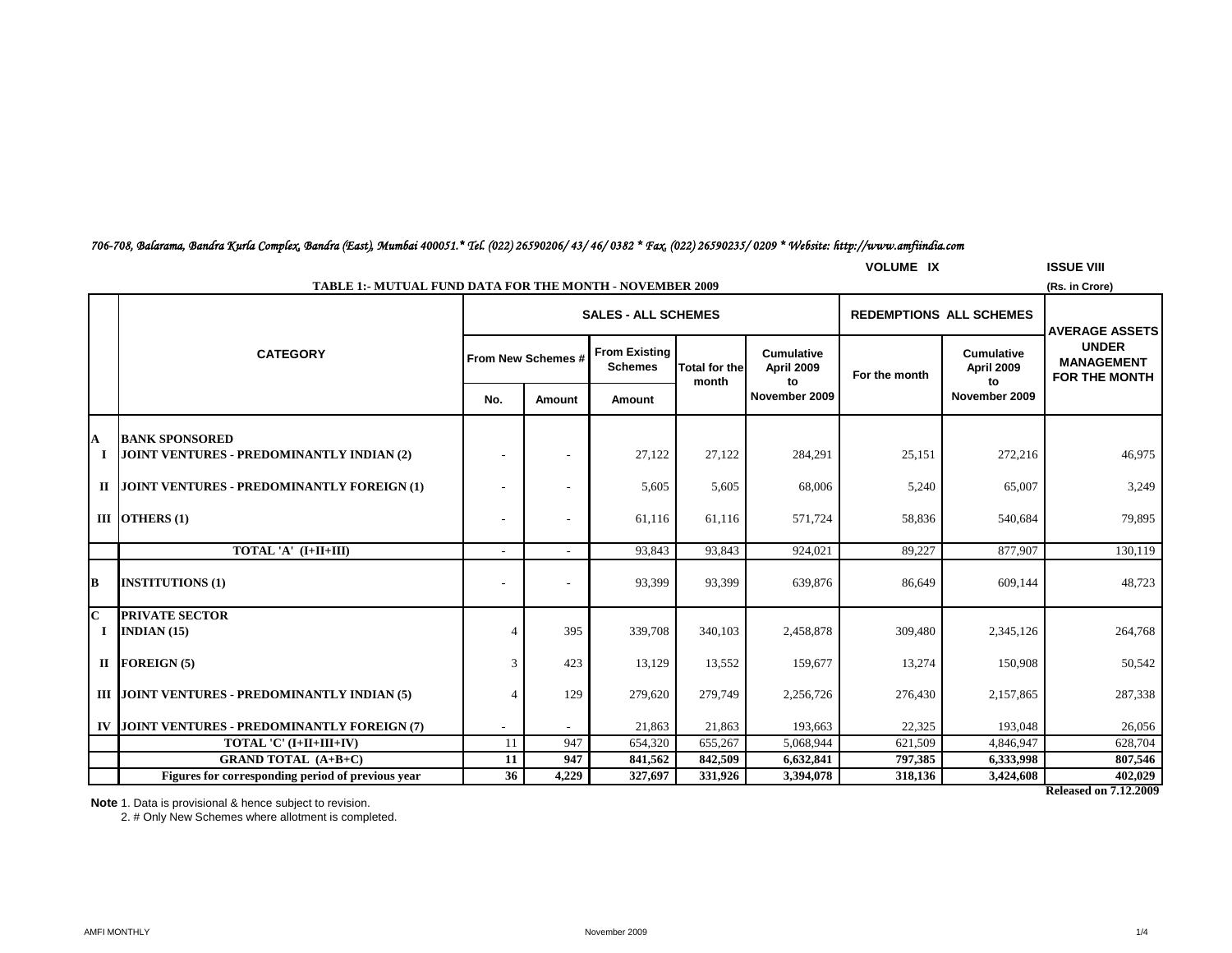#### (Rs. in Crore)

#### **TABLE 2:- SALES DURING THE MONTH OF NOVEMBER 2009 - TYPE AND CATEGORY WISE 2.1 \*NEW SCHEMES LAUNCHED (ALLOTMENT COMPLETED)**

|                                |                      | Open End | <b>Close End</b>     |        | <b>Interval Fund</b> |        | <b>TOTAL</b>         |        |
|--------------------------------|----------------------|----------|----------------------|--------|----------------------|--------|----------------------|--------|
|                                | <b>No.of Schemes</b> | Amount   | <b>No.of Schemes</b> | Amount | <b>No.of Schemes</b> | Amount | <b>No.of Schemes</b> | Amount |
| <b>INCOME</b>                  |                      |          |                      | 690    |                      |        |                      | 690    |
| <b>EQUITY</b>                  |                      | 229      |                      |        |                      |        |                      | 229    |
| <b>BALANCED</b>                |                      |          |                      |        |                      |        |                      |        |
| <b>LIQUID/MONEY MARKET</b>     |                      |          |                      |        |                      |        |                      |        |
| <b>IGILT</b>                   |                      |          |                      |        |                      |        |                      |        |
| <b>IELSS - EQUITY</b>          |                      |          |                      |        |                      |        |                      |        |
| <b>IGOLD ETFS</b>              |                      |          |                      |        |                      |        |                      |        |
| <b>IOTHER ETFS</b>             |                      |          |                      |        |                      |        |                      |        |
| <b>FUND OF FUNDS INVESTING</b> |                      | 28       |                      |        |                      |        |                      |        |
| <b>OVERSEAS</b>                |                      |          |                      |        |                      | -      |                      | 28     |
| <b>TOTAL</b>                   |                      | 257      |                      | 690    |                      |        |                      | 947    |

#### **\*NEW SCHEMES LAUNCHED :**

| <b>OPEN END EQUITY:</b>       | Religare PSU Equity Fund                                                                                                                                       |
|-------------------------------|----------------------------------------------------------------------------------------------------------------------------------------------------------------|
| <b>IOPEN END FUND OF FUND</b> | Mirae Asset China Advantage Fund                                                                                                                               |
| <b>INVESTING OVERSEAS:</b>    |                                                                                                                                                                |
| <b>ICLOSE END INCOME:</b>     | [DWS Fixed Term Fund Series 66; Fortis Fixed Term Fund Series 16B; Franklin Templeton Fixed Tenure Fund Series XII Plan B; HDFC FMP 19M November 2009          |
|                               | Series XI; ICICI Prudential FMP Series 49 - Three Years Plan B, Series 50 - 18 Months Plan A and Plan B; JM FMF Series XVI Yearly Plan 1; Kotak FMP 18M Series |
|                               |                                                                                                                                                                |
|                               |                                                                                                                                                                |

#### **2.2 EXISTING SCHEMES**

|                                                    |                      | Open End | <b>Close End</b>     |                          | <b>Interval Fund</b> |                          | <b>TOTAL</b>         |         |
|----------------------------------------------------|----------------------|----------|----------------------|--------------------------|----------------------|--------------------------|----------------------|---------|
|                                                    | <b>No.of Schemes</b> | Amount   | <b>No.of Schemes</b> | Amount                   | <b>No.of Schemes</b> | Amount                   | <b>No.of Schemes</b> | Amount  |
| <b>INCOME</b>                                      | 173                  | 225,968  | 88                   |                          | 41                   | 10                       | 302                  | 225,979 |
| <b>IEQUITY</b>                                     | 256                  | 3,562    | 44                   |                          |                      |                          | 302                  | 3,565   |
| <b>BALANCED</b>                                    | 30                   | 565      |                      | -                        |                      |                          | 35 <sub>1</sub>      | 565     |
| <b>LIQUID/MONEY MARKET</b>                         | 57                   | 610,631  |                      | $\overline{\phantom{a}}$ |                      |                          | 57                   | 610,631 |
| <b>GILT</b>                                        | 35                   | 45       |                      |                          |                      |                          | 35 <sub>1</sub>      | 45      |
| <b>IELSS - EQUITY</b>                              | 35                   | 180      | 13                   | -                        |                      |                          | 48                   | 180     |
| <b>IGOLD ETF</b>                                   |                      | 95       |                      | -                        |                      |                          |                      | 95      |
| <b>OTHER ETFS</b>                                  | 12                   | 437      |                      | -                        |                      |                          | 12                   | 437     |
| <b>IFUND OF FUNDS INVESTING</b><br><b>OVERSEAS</b> | 12                   | 65       |                      | -                        |                      | $\overline{\phantom{a}}$ | 12                   | 65      |
| <b>ITOTAL</b>                                      | 616                  | 841,548  | 150                  |                          | 43                   | 13                       | 809                  | 841,562 |

Notes:The change in number of existing schemes is because of the maturity and reclassification of some of the existing schemes.

^ Amount mobilised by new plans launched under existing scheme.

#### **2.3 TOTAL OF ALL SCHEMES**

|                                                    |                      | Open End | <b>Close End</b>     |        | <b>Interval Fund</b> |        | <b>TOTAL</b>         |         |
|----------------------------------------------------|----------------------|----------|----------------------|--------|----------------------|--------|----------------------|---------|
|                                                    | <b>No.of Schemes</b> | Amount   | <b>No.of Schemes</b> | Amount | No.of Schemes        | Amount | <b>No.of Schemes</b> | Amount  |
| <b>INCOME</b>                                      | 173                  | 225,968  | 97                   | 691    | 41                   | 10     | 311                  | 226,669 |
| <b>IEQUITY</b>                                     | 257                  | 3,791    | 44                   |        |                      |        | 303                  | 3,794   |
| <b>BALANCED</b>                                    | 30                   | 565      |                      |        |                      |        | 35                   | 565     |
| <b>LIQUID/MONEY MARKET</b>                         | 57                   | 610,631  |                      |        |                      |        | 57                   | 610,631 |
| <b>GILT</b>                                        | 35                   | 45       |                      |        |                      |        | 35                   | 45      |
| <b>ELSS - EQUITY</b>                               | 35                   | 180      | 13                   |        |                      |        | 48                   | 180     |
| <b>GOLD ETF</b>                                    |                      | 95       |                      |        |                      |        |                      | 95      |
| <b>OTHER ETFS</b>                                  |                      | 437      |                      |        |                      |        | 12                   | 437     |
| <b>IFUND OF FUNDS INVESTING</b><br><b>OVERSEAS</b> | 13                   | 93       |                      |        |                      | $\sim$ | 13                   | 93      |
| <b>TOTAL</b>                                       | 618                  | 841,805  | 159                  | 691    | 43                   | 13     | 820                  | 842,509 |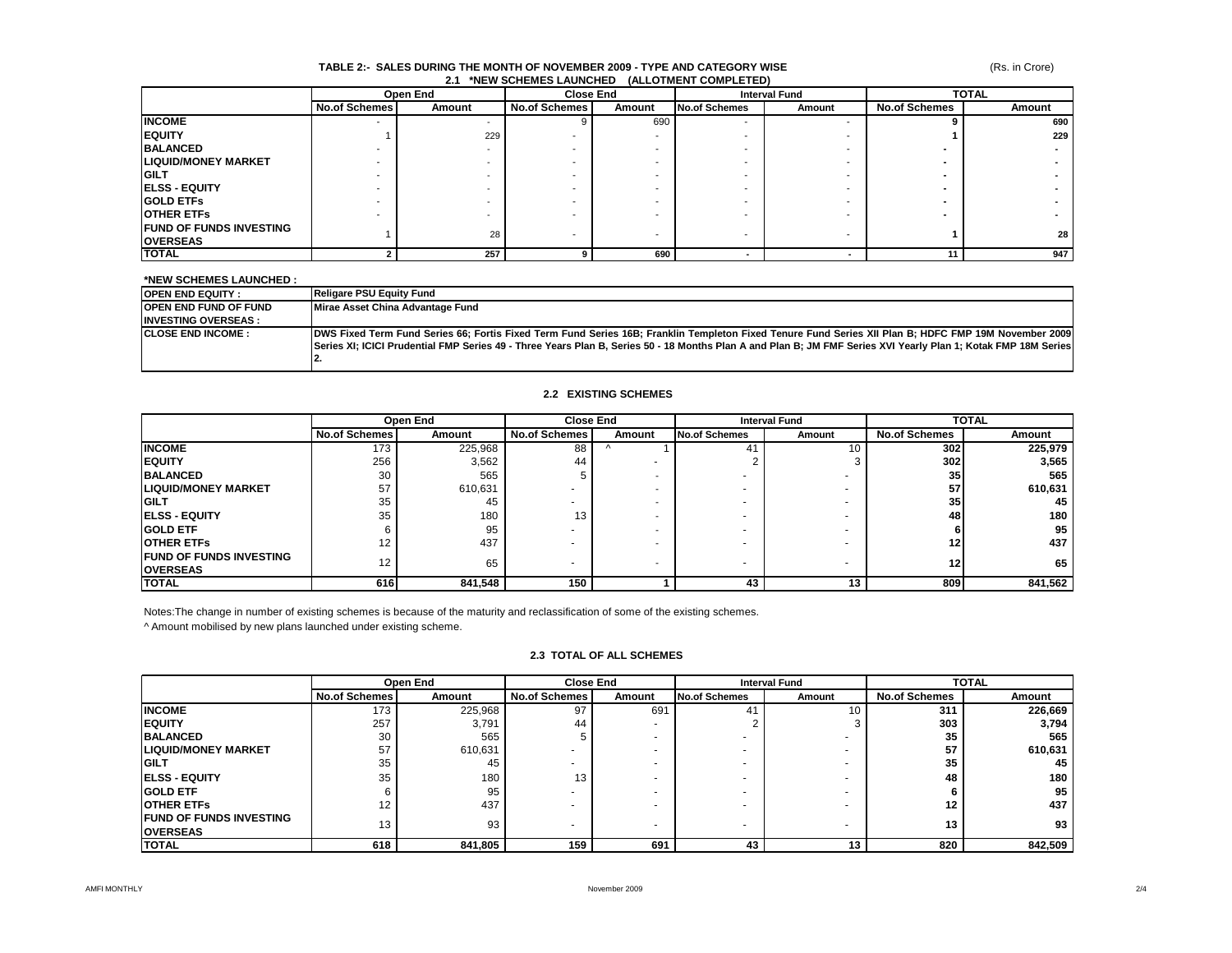#### **Table 3:-**

# **REDEMPTIONS / REPURCHASES DURING THE MONTH OF NOVEMBER 2009**

| <b>CATEGORY &amp; TYPE WISE</b><br>(Rs. in Crore)  |                 |                          |                      |              |                                                   |                                                            |                                                                                             |  |  |
|----------------------------------------------------|-----------------|--------------------------|----------------------|--------------|---------------------------------------------------|------------------------------------------------------------|---------------------------------------------------------------------------------------------|--|--|
|                                                    | <b>Open End</b> | <b>Close End</b>         | <b>Interval Fund</b> | <b>TOTAL</b> | Net Inflow / (Outflow) (Outflow)<br>For the Month | Net Inflow /<br><b>Year to Date</b><br><b>Current Year</b> | Net Inflow /<br>For the (Outflow)<br>For the<br><b>Year to Date</b><br><b>Previous Year</b> |  |  |
| <b>INCOME</b>                                      | 186,023         | 2,966                    | 31                   | 189,020      | 37,649                                            | 290,875                                                    | (33, 295)                                                                                   |  |  |
| <b>IEQUITY</b>                                     | 4,694           | 198                      | 11                   | 4,903        | (1,109)                                           | 2,302                                                      | 1,792                                                                                       |  |  |
| <b>BALANCED</b>                                    | 485             | 82                       |                      | 567          | (2)                                               | (562)                                                      | 170                                                                                         |  |  |
| <b>LIQUID/MONEY MARKET</b>                         | 602,050         |                          |                      | 602,050      | 8,581                                             | 8,957                                                      | (4,265)                                                                                     |  |  |
| <b>GILT</b>                                        | 305             | $\overline{\phantom{a}}$ |                      | 305          | (260)                                             | (3, 134)                                                   | 1,811                                                                                       |  |  |
| <b>ELSS - EQUITY</b>                               | 134             | 10                       |                      | 144          | 36                                                | 197                                                        | 1,648                                                                                       |  |  |
| <b>GOLD ETFS</b>                                   | 30              |                          |                      | 30           | 65                                                | 377                                                        | 160                                                                                         |  |  |
| <b>OTHER ETFS</b>                                  | 176             |                          |                      | 176          | 261                                               | 231                                                        | 451                                                                                         |  |  |
| <b>IFUND OF FUNDS</b><br><b>INVESTING OVERSEAS</b> | 190             |                          |                      | 190          | (97)                                              | (400)                                                      | 998                                                                                         |  |  |
| <b>TOTAL</b>                                       | 794,087         | 3,256                    | 42                   | 797,385      | 45,124                                            | 298,843                                                    | (30, 530)                                                                                   |  |  |

#### **Table 4:-**

### **ASSETS UNDER MANAGEMENT AS ON NOVEMBER 30, 2009**

|                                                    | (Rs. in Crore) |                  |                          |              |                      |
|----------------------------------------------------|----------------|------------------|--------------------------|--------------|----------------------|
|                                                    | Open End       | <b>Close End</b> | <b>Interval Fund</b>     | <b>TOTAL</b> | % to Total           |
| <b>INCOME</b>                                      | 476,729        | 24.244           | 766                      | 501,739      | 61                   |
| <b>EQUITY</b>                                      | 144,426        | 25,397           | 406                      | 170.229      | 21                   |
| <b>BALANCED</b>                                    | 15,213         | 2.194            | $\overline{\phantom{a}}$ | 17.407       |                      |
| <b>LIQUID/MONEY MARKET</b>                         | 100,931        |                  | $\overline{\phantom{a}}$ | 100,931      | 12                   |
| <b>GILT</b>                                        | 3,616          |                  | $\overline{\phantom{a}}$ | 3.616        |                      |
| <b>IELSS - EQUITY</b>                              | 19,173         | 3.094            | $\overline{\phantom{a}}$ | 22,267       |                      |
| <b>GOLD ETF</b>                                    | 1,275          |                  | $\overline{\phantom{a}}$ | 1.275        | @                    |
| <b>OTHER ETFS</b>                                  | 1,168          |                  | $\overline{\phantom{a}}$ | 1,168        | $^{\textregistered}$ |
| <b>IFUND OF FUNDS</b><br><b>INVESTING OVERSEAS</b> | 3,027          |                  | $\overline{\phantom{a}}$ | 3,027        | $\omega$             |
| <b>TOTAL</b>                                       | 765,558        | 54,929           | 1,172                    | 821,659      | 100                  |

**@ Less than 1 %.**

| Table 5:-             |                       | DATA ON FUND OF FUNDS (DOMESTIC) - NOVEMBER 2009 | (Rs. In Crore)    |                                                       |                                                                            |
|-----------------------|-----------------------|--------------------------------------------------|-------------------|-------------------------------------------------------|----------------------------------------------------------------------------|
|                       | <b>No. of Schemes</b> | <b>Sales</b>                                     | <b>Redemption</b> | Assets under<br>Management as on<br>November 30, 2009 | <b>Average Assets</b><br><b>Under Management  </b><br><b>for the month</b> |
| <b>IFund of Funds</b> | 251                   | 165                                              | 49                | 1.008                                                 | 954                                                                        |

#### **Notes :**

1. Fund of Funds is a scheme wherein the assets are invested in the existing schemes of mutual funds and hence, the figures indicated herein are included in tables 1 to 4 and 6. Data on fund of funds is given for information only.